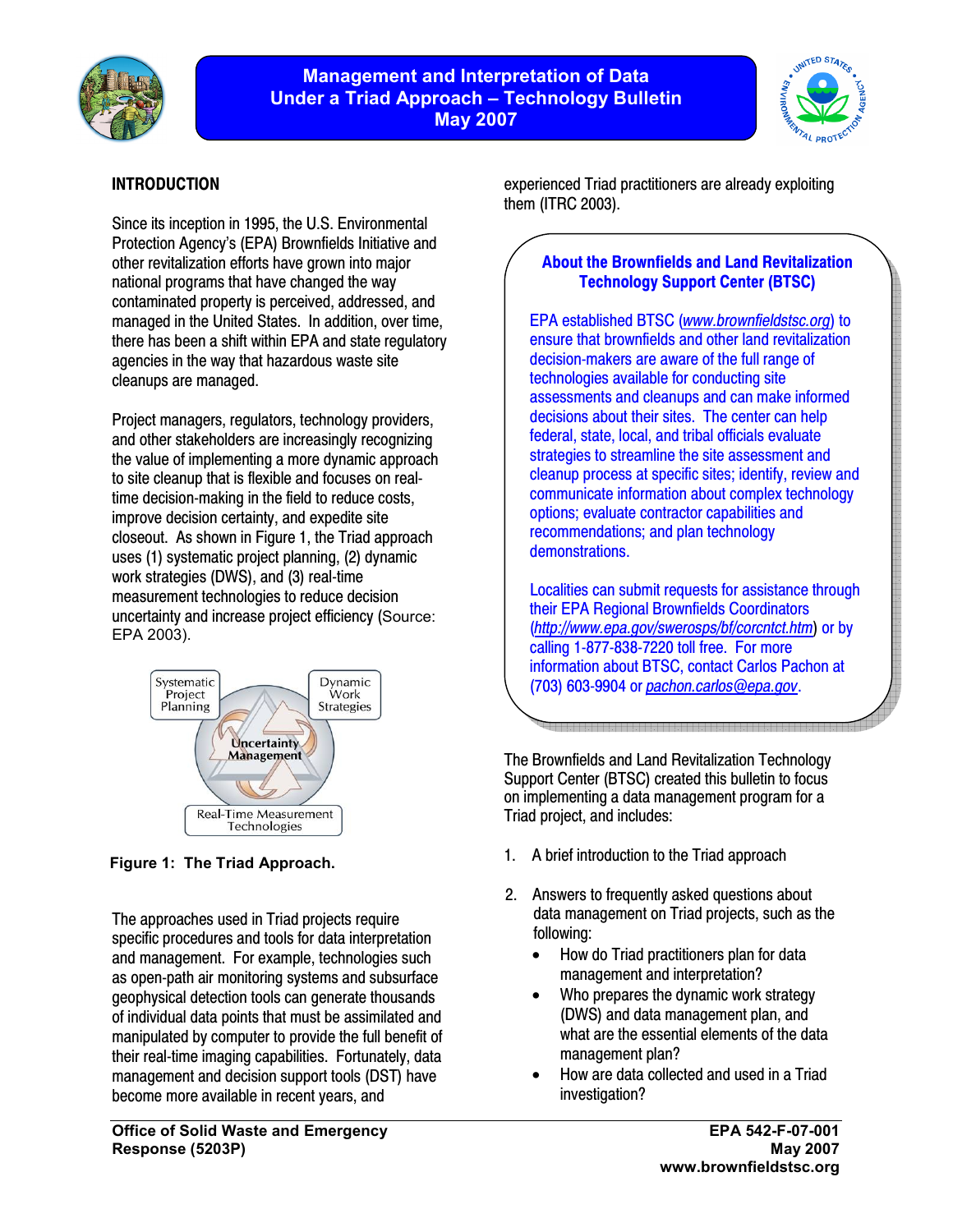- What types of tools are used to manage, interpret, and communicate data?
- • How do Triad practitioners balance the need for data review with the need for rapid data turnaround?
- 3. Three examples of data management are addressed, with state agencies as the primary regulatory body:
	- • Milltown Redevelopment Site, Milltown, New **Jersey**
	- Metal Etching Site, Freeport, New York
	- Underground Storage Tank (UST) Sites, South Dakota
- 4. Sources of additional information for project teams and stakeholders who develop or provide input on a data management program in support of a Triad project

# **THE TRIAD APPROACH**

Triad is a three-pronged approach for improving decision-making and streamlining environmental cleanup projects. The Triad approach draws on advancing science, technology, and practitioner experience to develop strategies for making site work more defensible, resource-effective, and responsive to stakeholder concerns.

Data management is an essential cross-cutting component to the three elements of the Triad approach: systematic project planning, dynamic work strategies, and real-time measurement technologies.

*Systematic project planning* provides the overarching framework for project planning, contracting, and stakeholder communication. The systematic planning process compels the stakeholder group (which consists of regulators, landowners, civic leaders, public participants, and their representatives) to reach consensus on critical issues, such as schedule, milestones, data management, communication, and — most importantly — exit strategy as early as possible in the project's life cycle. Although stakeholder participation is necessary for all hazardous waste site remediation and closure efforts, it plays a particularly important role in the Triad approach. Stakeholder participation is particularly important because of the Triad's reliance on nonstandard analysis to support real-time decisionmaking and its use of dynamic work strategies that often defer significant sampling program decisions to

the field (Triad Resource Center 2006). Developing data flow plans, and gaining an understanding of the data user's needs are essential tasks during systematic planning.

*Dynamic work strategies* (DWS) are embodied in dynamic (flexible) planning documents. The key aspect of a dynamic work strategy is a defined *decision logic* that members of the field team can follow as they collect and evaluate data. The decision logic is a set of guidelines or decision rules that provide a logical framework the project team will use to make decisions on how, when, where, and why sampling and analysis will be conducted. The DWS informs field team members and project stakeholders on the amount and type of data to be collected initially and as the investigation progresses. The DWS, with the decision logic at its core, is incorporated into project planning documents and may be summarized in a flow chart or diagram (Figure 2).

The Triad approach differs from conventional investigations in its emphasis on collecting data using *real-time measurement technologies*. These technologies allow data to be collected or analyzed at a much greater density or rate than is typically obtained through a conventional remedial investigation (RI) or other site characterization project. The Triad approach uses real-time measurement technologies to increase the amount of data available to support decision-making and to provide these data to the project team in a matter of minutes or hours. Thus, decision-making for many projects can occur in real time while equipment is mobilized to the site and samples are being collected, rather than after months of data review, report preparation, and approval. It is no surprise then, that management and communication of data is of utmost importance to the success of a dynamically managed project.

The primary tool that guides a Triad project is the *conceptual site model (CSM)*. The CSM is a planning tool that organizes what is known about a site and helps the project team identify what more must be known to make defensible project decisions. The CSM unifies existing data into a concise description of a site's physical setting, contaminant release, transport mechanisms, and exposure points that describe the problem. The CSM is treated as a working hypothesis of site conditions that will be refined and improved over the course of the project.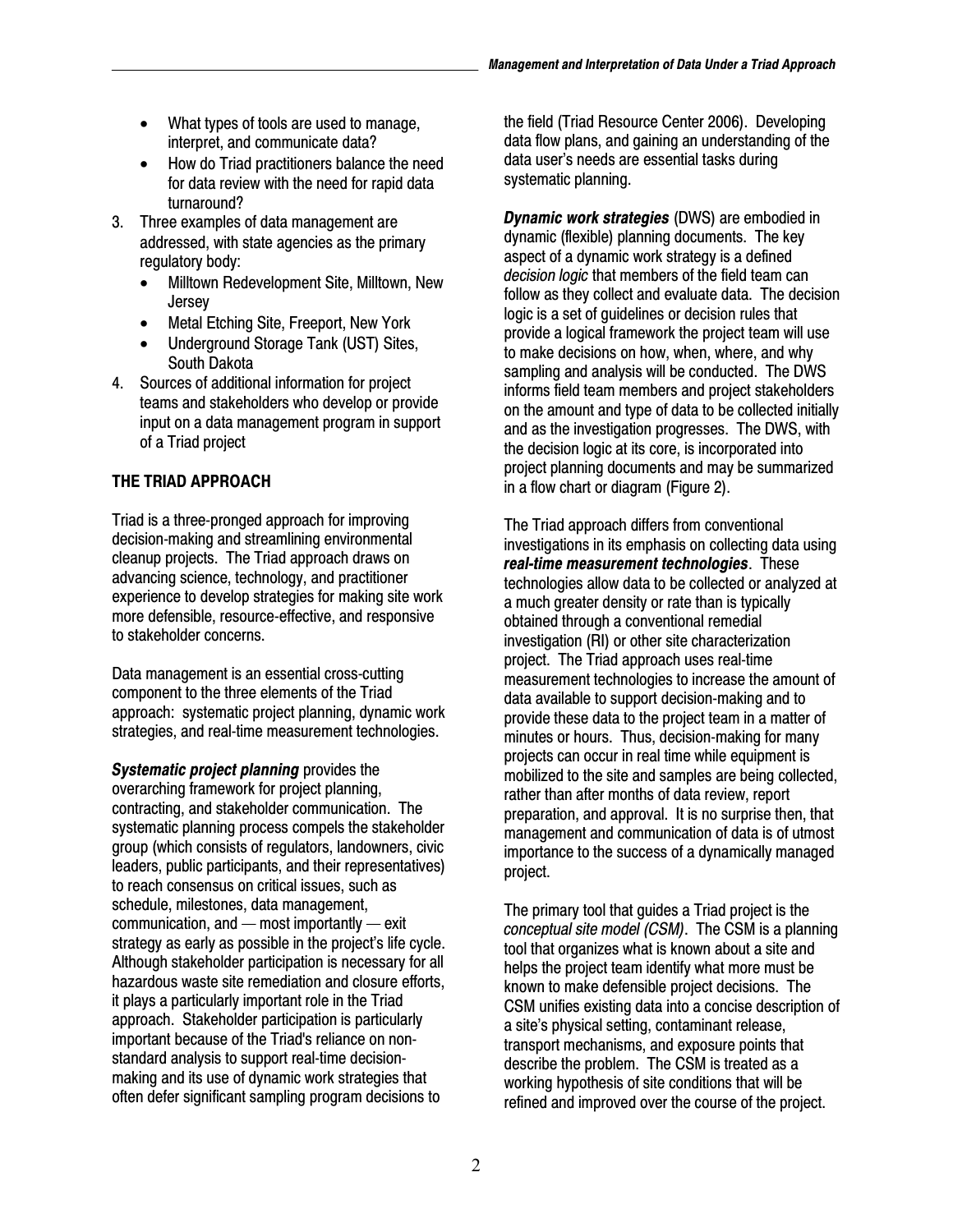

**Figure 2. Example of a Subset of a Decision-logic Diagram. The decision-logic subset depicted in these diagrams forms part of a dynamic work strategy (DWS) plan, and was created during systematic planning. Enormous amounts of data from parallel sampling schemes may be generated once field work begins, and a data management plan is critical to allow quick information dissemination and presentation so that the project team can interact and make decisions in real time.** 

A well-implemented Triad project must use data management procedures that promote clear visualization of the CSM and encourage participation of all stakeholders in its development and refinement. Furthermore, data management and collection procedures should allow for review and refinement of the CSM in nearly real time. This distinction is a critical difference between the Triad and more conventional approaches to site investigation and poses the central data management challenge for Triad projects.

Triad practitioners recognize that the uncertainty inherent in site characterizations results largely from (1) sampling uncertainties, which are minimized by high-density, sometimes lower-quality sampling of heterogeneous media using real-time sampling and analytical methods, and (2) analytical uncertainties, which are minimized by higher-quality, lower-density laboratory analysis. The Triad practitioner combines both types of data into a *collaborative data set* that

 minimize overall uncertainty. Collaborative data sets maximizes the strengths of each data type to combine information from multiple data collection tools, ranging from test kits and hand-held meters to survey information and analytical laboratory data. It is essential that the data management system of a Triad project provides an efficient means for assembling and using collaborative data sets.

The Triad practitioner also looks for tools and techniques that allow the core technical team — the environmental professionals who conduct the project — to share and interpret data as rapidly as possible without compromising overall data quality. Tools such as relational databases, data reduction or visualization software (also called "decision support tools" [DST]), and project Web sites or file sharing sites improve the ability of the core technical team to share data and new insights with project stakeholders. As a result, all interested parties may meaningfully participate in refining the CSM and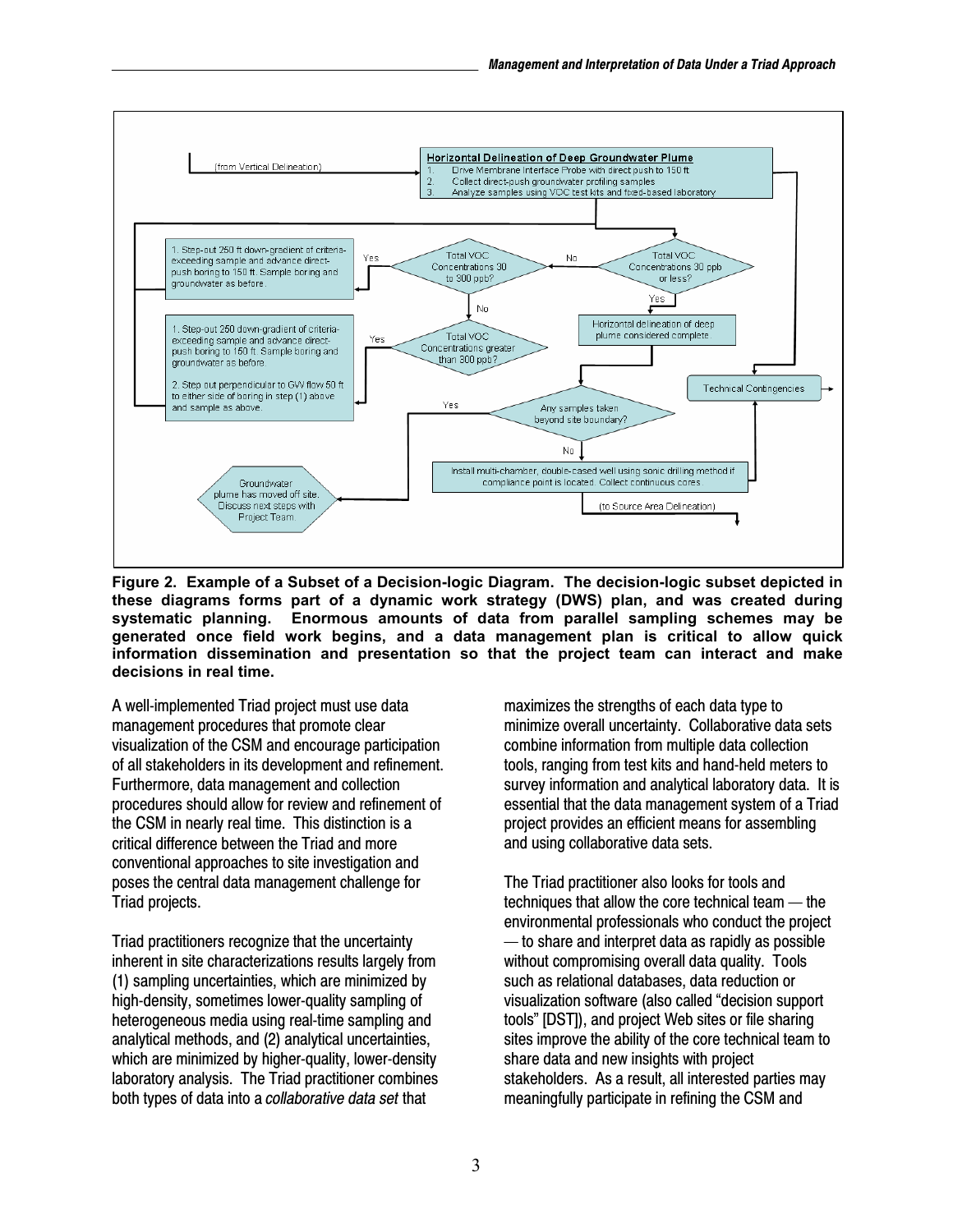adjusting the sampling plan. Further information about the Triad approach is available at *[www.triadcentral.org](http://www.triadcentral.org)*.

## **FREQUENTLY ASKED QUESTIONS**

Five frequently asked questions are answered below to help potential Triad practitioners understand how familiar data management issues are handled under the Triad approach.

### **How do Triad practitioners plan for data management and interpretation?**

Triad investigations are dynamic. A DWS is developed before the project team mobilizes to the field, and the DWS rather than a static grid-based sampling plan is used to guide the investigation. The DWS may identify a number of initial sampling locations, but subsequent (referred to as "adaptive") sampling locations are based on predetermined criteria and are driven by collection and interpretation of real-time data.

 frames. Careful planning further allows the project The DWS must have a parallel data management strategy that allows real-time data interpretation and decision-making by project stakeholders. For this reason, it is important for project planning documents to include a data management plan that contains a detailed discussion of data management procedures, equipment (software and hardware), lines of communication, reporting guidelines, and time team to adequately assess costs and resource needs associated with data management.

#### **Who prepares the DWS and data management plan, and what are the essential elements of the data management plan?**

Preparation of the DWS and data management plan is usually the responsibility of the core technical team; however, these plans should not be prepared until stakeholder input and concerns are obtained during a series of systematic planning meetings. As the Triad methodology is applied to a broader class of environmental projects and programs, some may initially view its principles as conflicting with regulatory standards and approaches. Thus, it is critical to the success of a Triad project to encourage the participation of regulators, landowners, and the public

from the outset and to maintain a spirit of transparency and cooperation throughout the project. The Triad approach can incur more costs upfront because critical issues are addressed at the outset of the project; however, the initial expenditure should be more than offset by the savings that will result from fewer mobilizations and phases of work, with less conflict and more efficient coordination between stakeholders later in the project.

A successful data management strategy depends on input not only from data management specialists but also from those who will be generating and using the data, including vendors, geoscientists, chemists, and other technical specialists. The data management plan must address how data from different sources will be integrated to support decisions by considering the following elements:

- **Origin of data streams:** Data may be generated by a variety of field or laboratory instruments, and results may be documented using various manual and electronic formats. The quality and format of the various data streams must be understood so that they may be merged effectively into a common database.
- of results and data analysis to stakeholders. The • **Data pathways and communication:** Project managers must recognize that a number of key participants in project decision-making may be remote from the site during significant periods of time. The data management plan for the project should recognize this issue as important and provide for the rapid turnaround and distribution data management plan should also assign responsibility for all aspects of the management and security of the data throughout the project life cycle.
- that are deployed in the field. This lack of pre-Level and timing of quality assurance and **quality control (QA/QC):** Triad-based programs often include QA/QC components that are either unique or significantly different in scope and nature from what a conventional program would require. Fewer QC requirements are typically pre-defined for real-time measurement systems defined requirements offers the opportunity to develop QC protocols that are customized to the site-specific needs and performance goals of a project. The concept of customized QC requirements is consistent with EPA's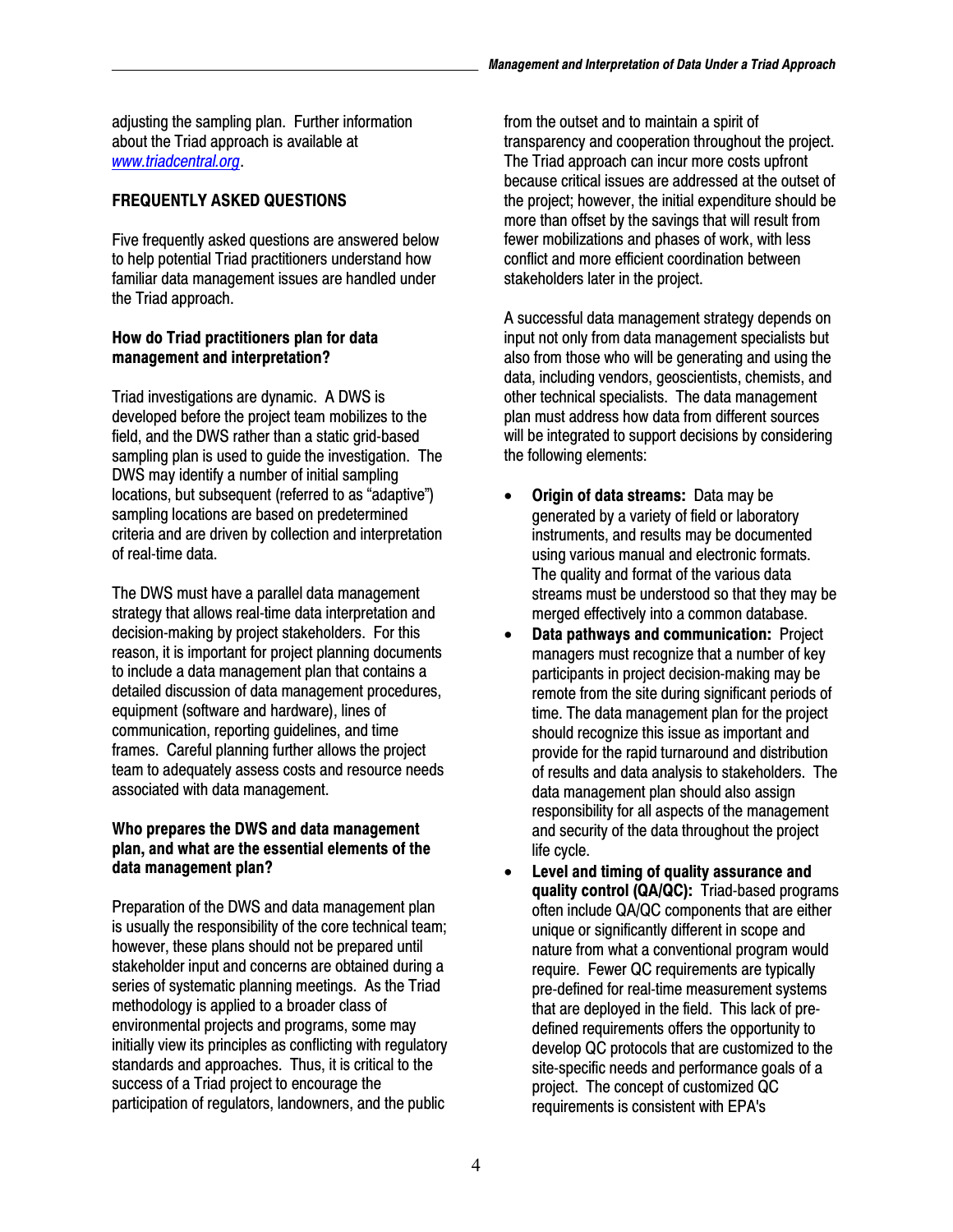Performance Based Measurement System [\(PBMS\) initiative \(http://www.c](http://www.clu�in.org/search/t.focus/id/195/)luin.[org/search/t.focus/id/195](http://www.clu�in.org/search/t.focus/id/195/)/).

- **Data analyses (visualization and statistical):** Triad practitioners should have a clear idea of the statistical analyses, geostatistical programs, and visualization software that will be appropriate to interpret and evaluate the data at early planning stages of the project. Planning for data evaluation up front assures that the data are formatted appropriately for the analytical tool and that the analytical suite is appropriate for the project's objective and the site's characteristics.
- **Data stream integration: Care is required if** databases are used to store collaborative data sets. The two separate data sets should not be indiscriminately mixed together because they often will not be statistically comparable. Blind merging of data sets with different QC protocols, (such as in statistical programs to calculate means and standard deviations) should be avoided, and clear, consistent data identification protocols should be used to minimize timeconsuming errors in identifying and managing data.
- **Correspondence between data and the decisions they support**: It is important to understand how the data will be used to support different decisions as the project progresses. The linkage between data and decisions may be best summarized in a table or matrix format, providing a direct means to assess whether data collection and analysis techniques are being used appropriately.
- **Data archive and repository:** As part of the systematic planning process, it is important for project managers to be aware of the records that must be included in the project archives and make sure the mechanisms are in place to capture the appropriate documentation.

### **How are data collected and used in a Triad investigation?**

The key to using data to drive decision-making in the field is to ensure that the data are readily available as the investigation is being conducted. Real-time data collection and analysis methods may yield immediate graphical results. For instance, subsurface investigations increasingly rely on characterization tools that use direct-push drilling equipment. One

example is the cone penetrometer test (CPT), which generates a lithologic profile as a sensor is pushed through soil. Other tools create profiles of organic contaminants as the sensors are advanced through the subsurface environment, such as the membrane interface probe (MIP) or the laser-induced fluorescence (LIF) sensor.

Vendors of these services can usually plot the profiles as the sensors are advanced, giving the field team a hard-copy graphic depiction of subsurface characteristics of interest, such as a continuousprofile CPT tip resistance (indicating soil type), dynamic pore pressure (indicating permeability), or MIP response (indicating contamination by volatile organic compounds [VOCs]). Many vendors can quickly generate additional visualizations, such as modeled plan view or three-dimensional plume maps. The team can select the following day's sampling locations after they have reviewed these work products and by following the predetermined decision logic established during systematic project planning.

Similarly, a variety of instruments and tests kits are available to rapidly analyze samples for metals, polycyclic aromatic hydrocarbons (PAH), polychlorinated biphenyls (PCB), and other classes of chemicals. Test kit results are usually recorded in logbooks but may be logged electronically using a personal data assistant (PDA). Other hand-held instruments such as the photoionization detector (PID) and X-ray fluorescence (XRF) detector include data loggers or more comprehensive data systems with electronic data porting capabilities. Location data, such as locations of surface sampling or boreholes, can be recorded electronically using global positioning system (GPS) equipment.

Although many decisions can be made using graphical printouts or data recorded in log books, a Triad investigation is most efficient when data can be captured electronically and then downloaded in a seamless manner to a relational database (a database where relationships between data items are organized in tables that can be linked through a common field). As noted previously, many vendors of real-time analytical technologies can quickly generate representations of electronic data in the field. Alternatively, different types of data can be transferred to a central on-site or off-site location for incorporation into the relational database and for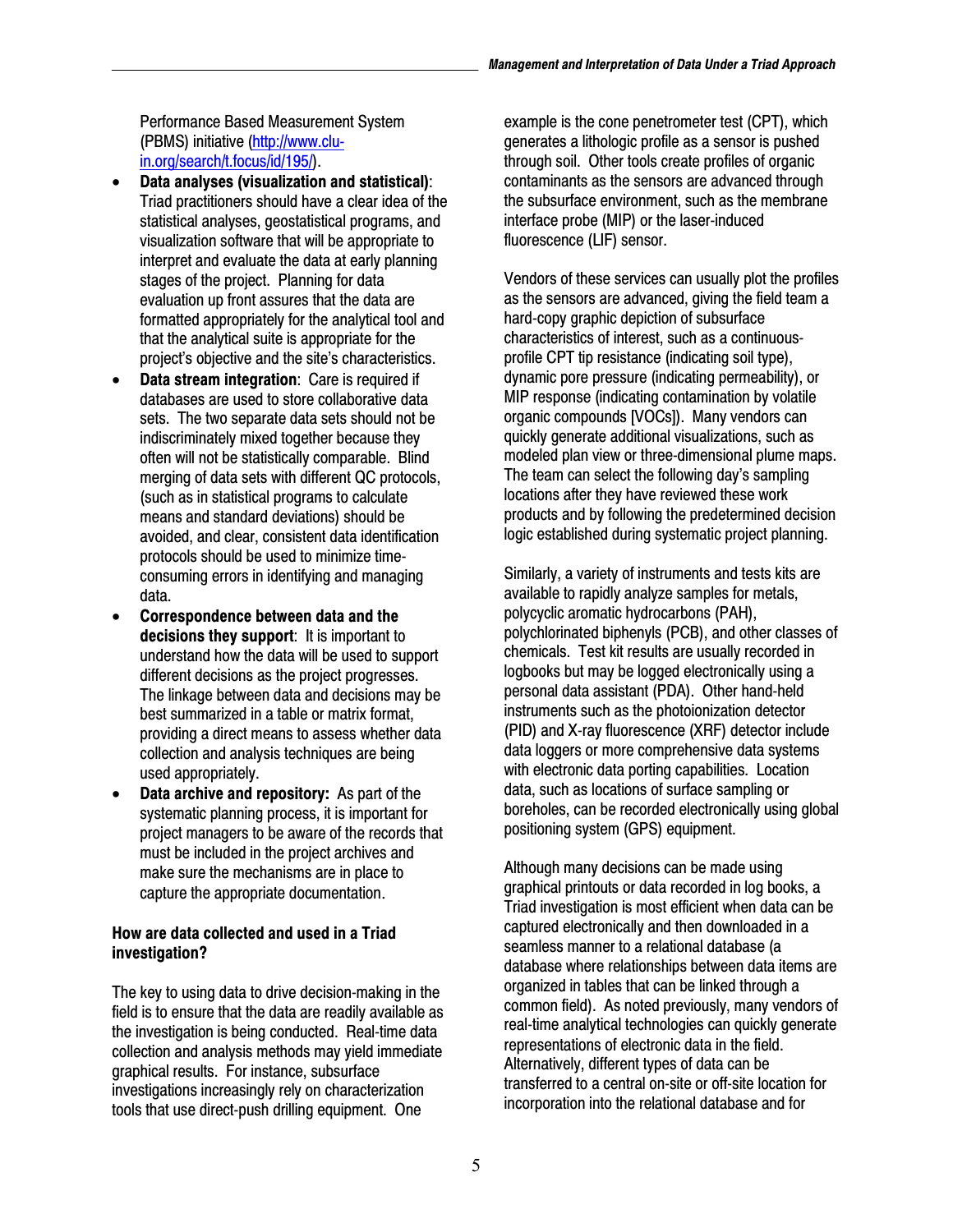further analysis using widely available software. Numerical detector responses can be tabulated and correlated with laboratory data within a relational database.

## **What types of tools are used to manage, interpret, and communicate data?**

The streamlined manner used to acquire data during a Triad project is mirrored by the tools and techniques used for data management and interpretation. DSTs are interactive software tools decision-makers use to answer questions, solve problems, and support or refute conclusions. They may have a single function, but more often incorporate multiple functions, such as data acquisition, spatial data management, modeling, and cost estimation. DSTs are designed to bring data management and interpretation capabilities as close (in both time and space) to data collection activities and decision-making as possible while still maintaining the integrity of the work products they develop.

The *DST matrix* ([http://www.frtr.gov/decisionsupport/\)](http://www.frtr.gov/decisionsupport/)  is a Web-based resource EPA created to assist Triad practitioners in selecting a DST to meet project objectives. The matrix provides detailed information for 25 DSTs. Additional information about the DST matrix is provided at the end of this bulletin. Examples of data management, interpretation, and communication tools are presented below. Links to specific programs are provided in the DST matrix.

Examples of available tools include:

 data in a relational database. Scribe can import *Scribe* [\(http://www.ertsupport.org/scribe\\_home.htm\)](http://www.ertsupport.org/scribe_home.htm) is a data management DST developed by EPA's Environmental Response Team (ERT) that allows a greater number of project teams working at small to medium sites to realize the benefits of maintaining electronic data, including analytical laboratory results in electronic data deliverable (EDD) format and sampling location data such as GPS coordinates. Scribe can print sample labels and chain-of-custody documents. Scribe is integrated with a software extension called "Scriblets" to capture and import sampling and monitoring data collected using handheld PDAs during field work. The ability to sort, query, post, and plot data in the field frees project teams from the need to load data in an office setting.

On Triad projects, this ability means that the field team can conduct an initial evaluation of the data moments after a measurement is made using a realtime tool.

*Spatial Analysis and Decision Assistance (SADA)* is a package of data analysis tools developed by the University of Tennessee using grants provided by EPA. SADA incorporates tools for visualization, geospatial analysis, statistical analysis, human health risk assessment, ecological risk assessment, cost/benefit analysis, and design of sampling plans. It includes a data import module that allows the user to incorporate electronic data rapidly, thus making it ideal for use in the field.

The need to distribute real-time data to geographically remote stakeholders and members of the project team has increased the use of *project-specific Web pages*. Sample results and maps can be posted to the Internet almost as soon as they are generated. Electronic access encourages greater participation among stakeholder groups, which leads to an enhanced sense of ownership among group members.

#### **How do Triad practitioners balance the need for data review with the need for rapid data turnaround?**

Triad practitioners use a variety of techniques to maintain data quality while expediting processing, reviewing, and reporting field data. Before the project team designs a sampling program around a real-time sampling and analysis technique, it should be tested during a *demonstration of methods applicability (DMA)*. Confirmation is often provided by collecting *collaborative data sets*.

A DMA is an initial site-specific performance evaluation for a method, a series of related methods, or a data collection tool. Investigations that use the Triad approach depend more heavily on field-based analytical equipment and emerging technologies. A DMA usually consists of using the real-time technology on a limited suite of samples while sending paired samples to an off-site laboratory for standard laboratory analysis for the same analytes or parameters. The DMA sample results are evaluated using statistical methods such as regression analysis and analysis of variance to (1) evaluate the adequacy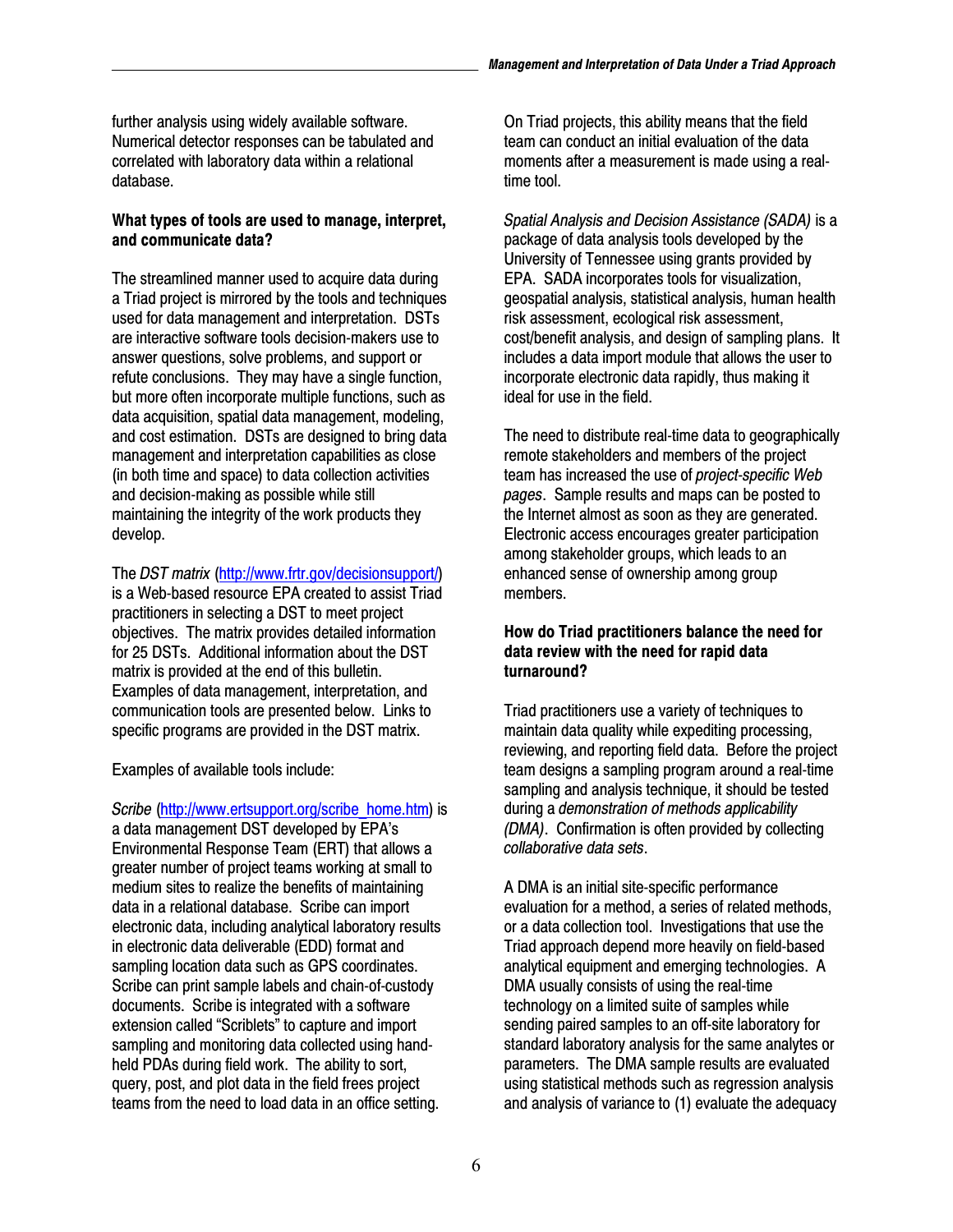of the real-time method for achieving the project's data quality objectives (DQO), (2) establish appropriate sampling and analysis procedures, and (3) develop action levels for the real-time methods. By conducting the DMA before the field sampling program, many problems and data "bottlenecks" that may arise during the sampling program can be anticipated and corrective measures can be established proactively.

Making full use of collaborative data sets is another key to balancing rapid generation of data with thorough review. As noted previously, collaborative data sets integrate data obtained rapidly using realtime techniques with analytical data from an off-site laboratory. A subset of samples that were analyzed using real-time measurement technologies may be split, with the other portion sent to an off-site laboratory to manage uncertainty in real-time measurements. These samples are selected based on their representativeness (already established by the refined CSM) to support specific decisions that require more analyte-specific information or more accurate quantitation (ITRC 2003).

The real-time data can be used to support most aspects of the DWS, as long as the adequacy of the real-time techniques is established ahead of time during the DMA. If the DMA is not completed before the field program begins, quick data reporting turnaround (24 or 48 hours) is required for a portion of the samples analyzed off site to allow timely evaluation of the data adequacy.

Similar to conventional investigations, data review requirements should be documented in the quality assurance project plan (QAPP). It is important that the provisions of the QAPP be carefully followed during the investigation (Triad Resource Center 2006).

#### **EXAMPLES OF DATA MANAGEMENT AND INTERPRETATION UNDER THE TRIAD APPROACH**

The three examples below illustrate the use of procedures and tools for data management and interpretation for Triad projects.

#### **Example 1: Milltown Redevelopment Site, Milltown, New Jersey**

Milltown Redevelopment is a Brownfields site in Milltown, New Jersey. A large, diverse stakeholder group was formed to plan, conduct, and oversee the project. The stakeholder group included representatives from federal, state, and local agencies, as well as a potential site developer.

The primary project goals were to (1) develop and revise a CSM of site geology, hydrology, and contaminant fate and transport by collecting soil, sediment, and ground water samples and geologic logs on a regular grid, and (2) delineate potential areas of concern (AOC) on a closer grid spacing of adaptive sampling locations.

## Site Facts

- The 22-acre Brownfields site is in the heart of downtown Milltown, New Jersey. More than 50 percent of the site is covered with warehouses and industrial buildings.
- Industrial use of the site began with a rubber manufacturing plant in the late 1800s, succeeded by numerous other industries.
- The Milltown Redevelopment Authority and Middlesex County Improvement Agency entered into an agreement with a developer to improve the parcel for mixed uses, including more than 300 age-restricted residential units, commercial space, and open space along Mill Pond, the main waterway through central Milltown.
- • Principal contaminants of concern (COC) included VOCs (particularly chlorobenzene), PAHs, PCBs, pesticides, and total petroleum hydrocarbons (TPH).

The stakeholder group identified several concerns through a series of systematic planning meetings, including the management of the large volume of data that would be generated by field analytical methods over a relatively short, 2-month time frame (Mack 2006a). EPA's Brownfields Technical Support Center (BTSC) identified Scribe and Scriblets (see "Scribe" on page 6) as DSTs that would meet the project team's needs for data management (Figure 3) and address the stakeholder concerns. Another outcome of systematic planning was the development of a DWS for selecting successive rounds of sampling locations in real time, thus allowing rapid delineation of potential AOCs.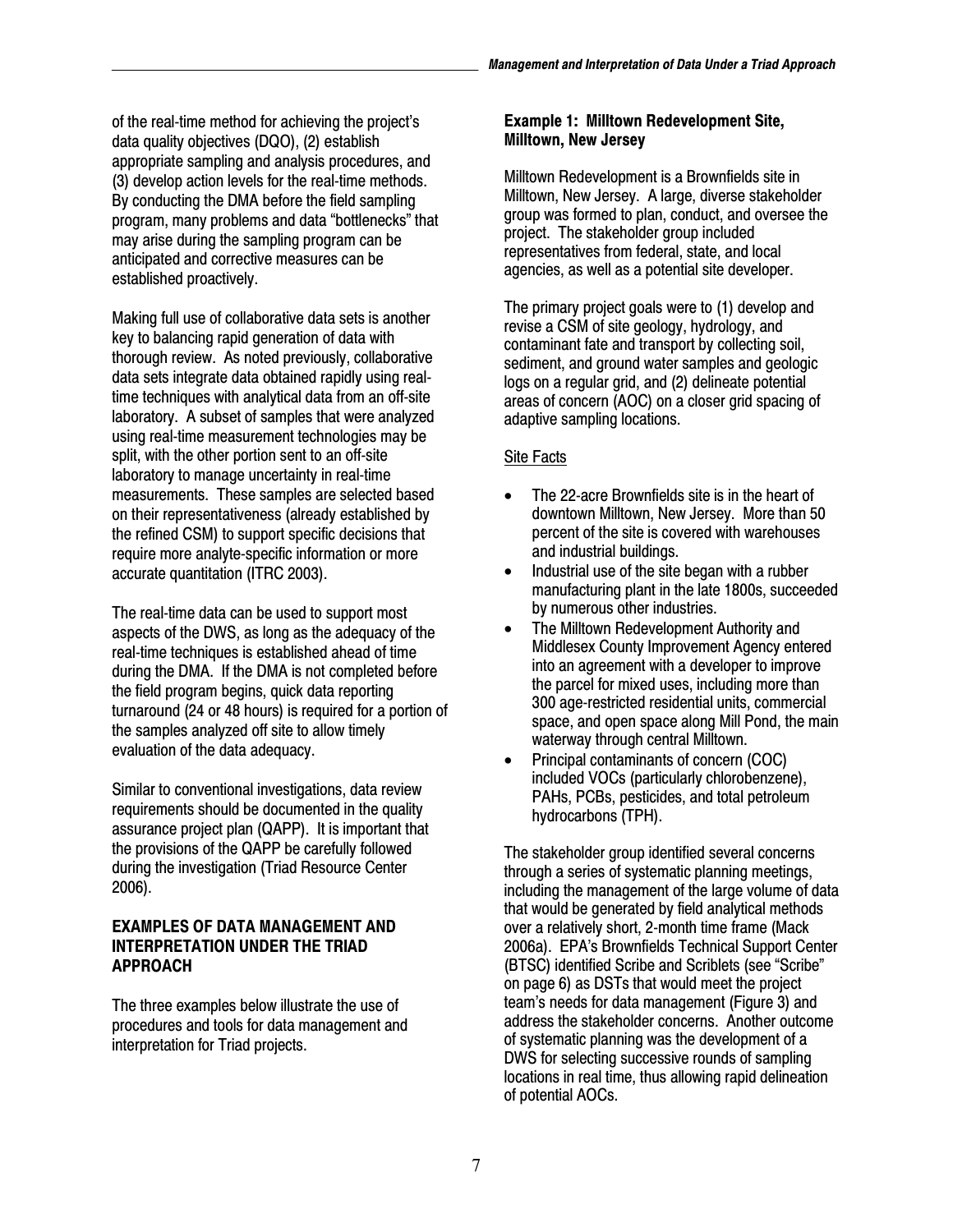

**Figure 3: Generalized Schematic Diagram of Data Pathways. At Milltown, Scribe was used as the central data management software, with Scribblets used on PDAs to feed field data to Scribe. This allowed the project team to make real-time decisions during the sampling mobilization.** 

#### Data Management Tools and Procedures

Scriblets allows the user to set up a sampling template before field work begins; a field technician uses the template to enter data electronically as they are generated in the field. A sample numbering sequence was assigned in Scriblets before sampling began, providing sample numbers automatically as the sampling event progressed. Sample data, realtime analytical results, and sampling location data (coordinates generated using GPS survey equipment) were entered into Scriblets in the field and then imported to the Scribe database by connecting the PDA to a laptop computer with a USB cable. The result was an all-electronic data pathway that minimized the potential for transcription errors.

Scribe facilitated "in the trailer" review of data and enabled the project team to plan the next day's sampling locations before team members left the site for the day. After each round of sampling, the data were imported to Scribe, reviewed, queried, and exported to AutoCAD (visualization software) through an electronic data format the project team created in Scribe. Most importantly, Scribe made available in real time many of the features and advantages of a relational database while the team was still in the field.

### Data Interpretation Tools and Procedures

The DWS anticipated the need for rapid delineation of AOCs, and so it provided decision logic diagrams in the work plan. Decision logic diagrams facilitate delineation of contaminated zones in the field because they provide general rules, rather than predetermined sample locations. (An example of a decision rule would be, "step out 5 feet in each cardinal direction from each grid location where the field instrument's action level was exceeded and collect an additional instrument reading at each new location.") Scribe provided quick turnaround of preliminary sample results; as a result, optimal adaptive sampling locations were identified shortly after sample results collected previously were reviewed in Scribe and plotted in AutoCAD. Scribe's data querying capabilities allowed sample results to be sorted by analyte or depth and plotted with any associated data item (such as data qualifier) that was entered to the database through Scriblets, while still assuring the relational integrity of the data were maintained. In this manner, the ground water plume delineation was expedited, and the CSM was developed to explain the likely source of the plume and mechanisms that contributed to its spread.

#### Data Communication Tools and Procedures

A project-specific Web site was set up on the EPA ERT's Web server. Passwords were issued to all stakeholders to provide access to the Web site. Maps were posted to the Web site daily, along with progress reports and information about meeting times and places. The Web site allowed stakeholders, including any who were not present at the site, to review tables and maps summarizing the project team's updated understanding of the distribution of COCs at the end of each day and then provide input for the next day's sampling.

#### Project Results

The field team was able to sample more than 400 locations in approximately 5 weeks. The field team collected more than 130 ground water samples and 600 soil samples, generating 30,000 analytical results that were loaded into the database and that underwent QC review in a short time.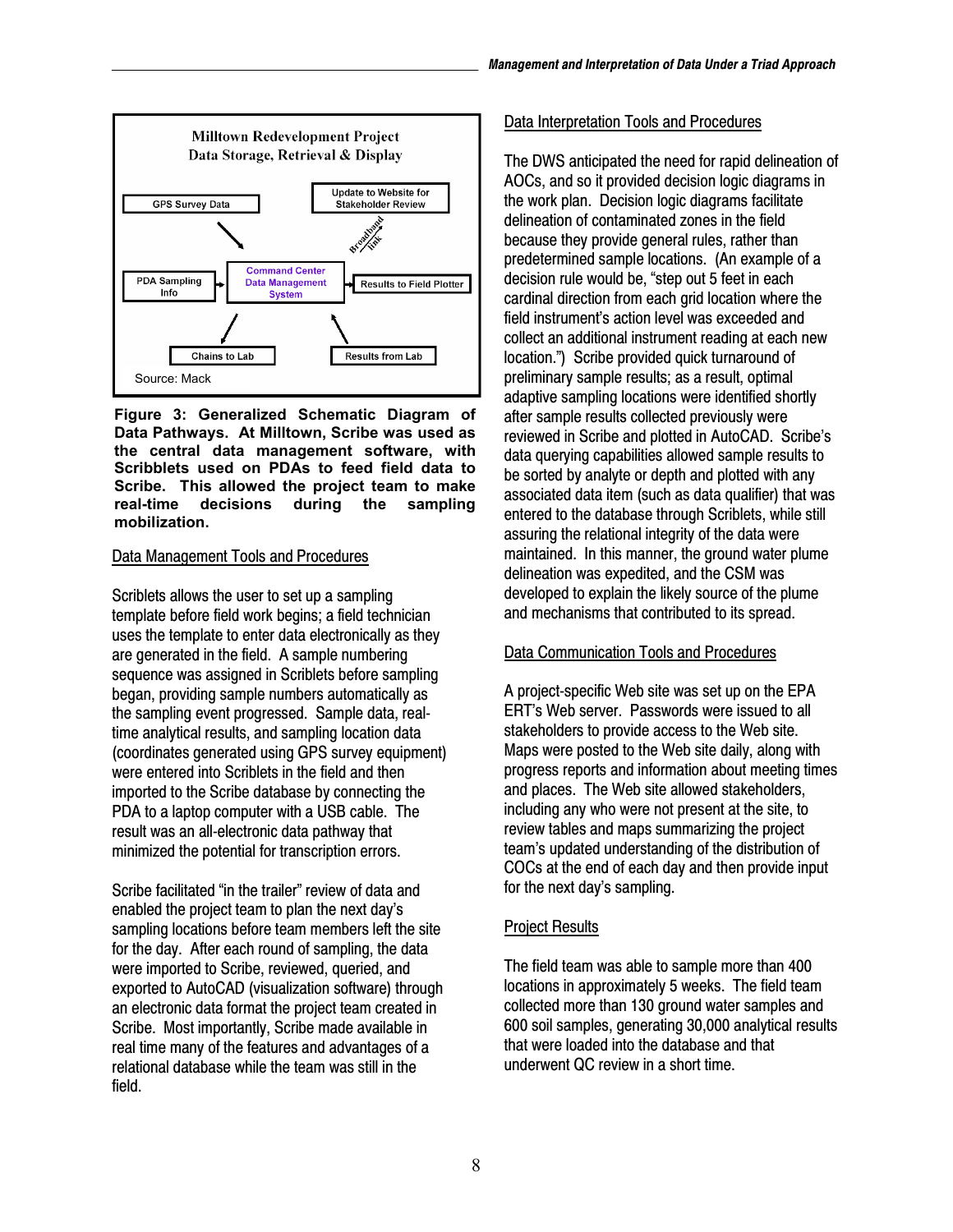The benefits of streamlined data acquisition and processing using Scribe were evident during the dynamic investigation of the chlorobenzene plume. During a site walk-through immediately preceding the Triad investigation, a vat was discovered under a formerly used loading dock that had been obscured by heavy brush. A sample from the vat verified the presence of chlorobenzene. Although the vat would likely have been discovered during a conventional study, the Triad DWS provided a flexible means to adapt the sampling strategy immediately after the discovery was made in the field, without modifying the written plans. The DWS provided clear direction to the sampling teams and the means for quick concurrence on the sampling strategy from project stakeholders. The plume was delineated in approximately 4 days after 63 ground water and 28 soil samples were collected from 46 sampling locations (shown as black dots on Figure 4).

#### Points of Contact

James Mack New Jersey Institute of Technology 138 Warren Street Newark, NJ 07102 Telephone: (973) 596-5857 E-mail: [mack@adm.njit.edu](mailto:mack@adm.njit.edu) 

Ms. Denise Nickel Senior Project Manager Middlesex County Improvement Authority (MCIA) 101 Interchange Plaza Cranbury, NJ 08512 Telephone: (609) 409-5002 E-mail: DRN@mciauth. com

### **Example 2: Metal Etching Site, Freeport, New York**

The Metal Etching Site is a New York State Superfund site in Freeport, Nassau County, New York, adjacent to Freeport Creek. The New York State Department of Environmental Conservation (NYSDEC) conducted an RI of the site to identify and delineate contamination in surface and subsurface soil, sediment, soil gas; source areas; ground water contamination; and impacts to surface water.

## Site Facts

- The 2-acre site is currently used for commercial boat storage, sales, and maintenance.
- The site operated from 1966 through 1999, and products were printed or etched using anodization, chromate conversion, and chrome or nickel plating processes.
- The primary method for disposal of sanitary and industrial wastewater at the site was through sanitary sewer lines. AOCs identified at the site included the former plating area, chemical and waste storage areas, wastewater treatment operations, failed sewer lines and connections, waste storage areas, and historical spill areas.
- Site-related COCs included chromium, cadmium, nickel, and chlorinated hydrocarbons such as tetrachloroethene (PCE), and trichloroethene (TCE).

NYSDEC required that the Triad approach be used for the RI. The goal of using the Triad approach was to complete the RI during one mobilization effort, thereby decreasing time and costs for the investigation, while increasing confidence in project decisions through a greater sampling density.

## Data Acquisition Tools and Procedures

Surface soil, subsurface soil, and ground water samples were collected on a grid with a borehole spacing of 70 feet throughout much of the site, with a more focused grid (20-foot spacing) in areas of particular interest. The DWS called for adaptive samples to be collected at two new locations offset 10 feet from areas where contaminants were detected at concentrations above cleanup goals.

The team evaluated the use of field analytical methods (XRF for metals and a field gas chromatograph [GC] for VOCs) but decided against them because of concerns regarding the high number of confirmation samples that would be required to collaborate the XRF with the field GC measurements. Furthermore, elevated detection limits would restrict the usefulness of the XRF to sources and other highconcentration areas. In the case of VOC analysis, the sample throughput for the field GC would be too low to support the cost of the instrument and analyst. Instead, a nearby laboratory was used to analyze samples using modified EPA SW-846 methods, which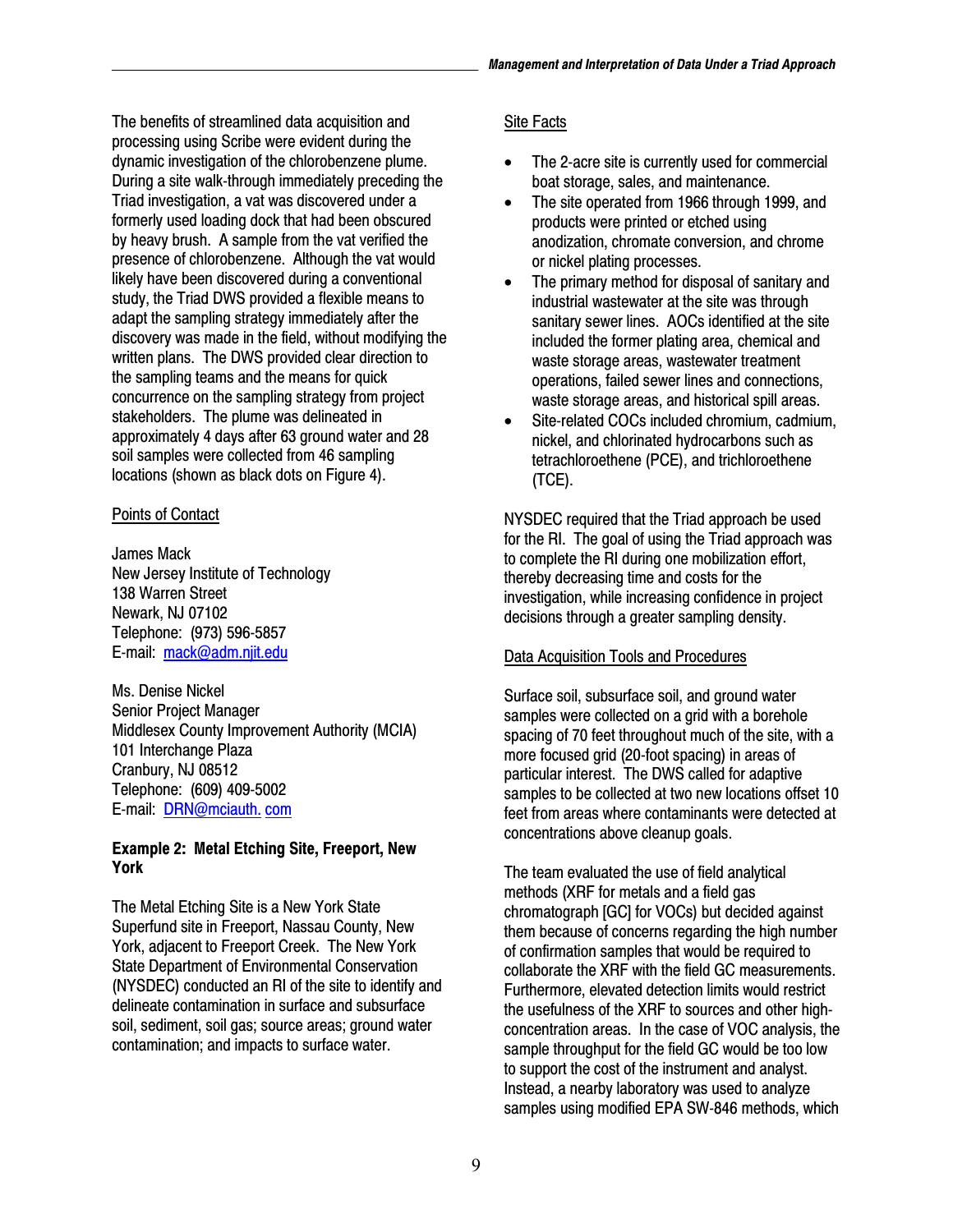required less QA/QC and could be completed overnight. Samples were delivered to the laboratory by noon of each day, and the results were returned to the field team by 11:00 a.m. the next day, thus providing data almost as quickly as on-site analytical methods.

distribution that time and budget would allow. A collaborative data set was collected to support the objectives of the project; real-time data was combined with data collected using standard methods and each type of data had a specific purpose. The advantage gained by collecting data in real time was in obtaining the most complete "snapshot" of contaminant Confirmation sampling, using standard (SW-846) laboratory methods, indicated that the real-time data for soil and ground water could be used to prepare contaminant distribution plots and plume maps, which were used to refine the CSM in real time and select locations for ground water wells. The confirmation sampling indicated real-time ground water data did not meet all of the DQOs for making decisions about the need for remediation; therefore, ground water monitoring wells were installed and samples collected for analysis using EPA SW-846 methods. The locations of the wells, however, were based on contaminant distributions plotted from the real-time data.

## Data Management Tools and Procedures

A relational database was constructed using geographical information system (GIS) software. The database contained chemical data, water levels, and survey data. Tables presenting the analytical results as well as maps of contaminant distribution and ground water flow were all prepared from the database using the GIS software interface. Because field personnel obtained electronic data deliverables (EDDs) from the laboratory daily, updated contaminant distribution maps were quickly prepared and the field program was redirected as indicated by the DWS.

The GIS software was used to automatically integrate the collaborative data set, which included real-time and compliance data. Real-time data were used to delineate the extent the media were contaminated and to develop the CSM; compliance data were used to quantify the level of contamination to facilitate

comparison with regulatory standards and guidance values.

As discussed above, the database queries were used to prepare graphical representations of contaminant distributions, which were used in the RI report to identify areas that would require remediation. Ground water flow and the impacts of tidal fluctuations were evaluated using spreadsheets containing data exported from the database.

#### Data Communication Tools and Procedures

Data were shared with the stakeholders through email messages. Contaminant distribution maps and tables were prepared in .pdf format and transmitted in the e-mail messages.

## Project Results

The real-time analysis required by the Triad approach (daily redox potential [Eh] measurements using a downhole Eh sensor) quickly revealed that a strongly reducing environment predominated the site subsurface. The reducing environment had immobilized metals, and metal contamination was limited to former waste storage and disposal areas. Furthermore, it was established that tidal recharge promoted biodegradation of the VOC plume.

Daily analysis permitted early elimination of hexavalent chromium as a COC, which resulted in significant cost savings because ground water samples did not require analysis for hexavalent chromium. The real-time data defined a plume of chlorinated VOCs extending across the site, with the reducing environment in the shallow aquifer effectively degrading PCE to TCE to cis*-*1,2 dichloroethene and finally to vinyl chloride (Figure 4). The chlorinated solvents in the deeper portions of the aquifer, however, did not appear to be degrading under existing conditions.

Real-time analysis coupled with the GIS software permitted stakeholder input in redirecting sample collection to more accurately define the affected areas. Without real-time analysis and visualization, the chlorinated VOC plume may have been incompletely characterized because installation of the monitoring well network would have been based more on ground water flow than on chemistry. Finally, the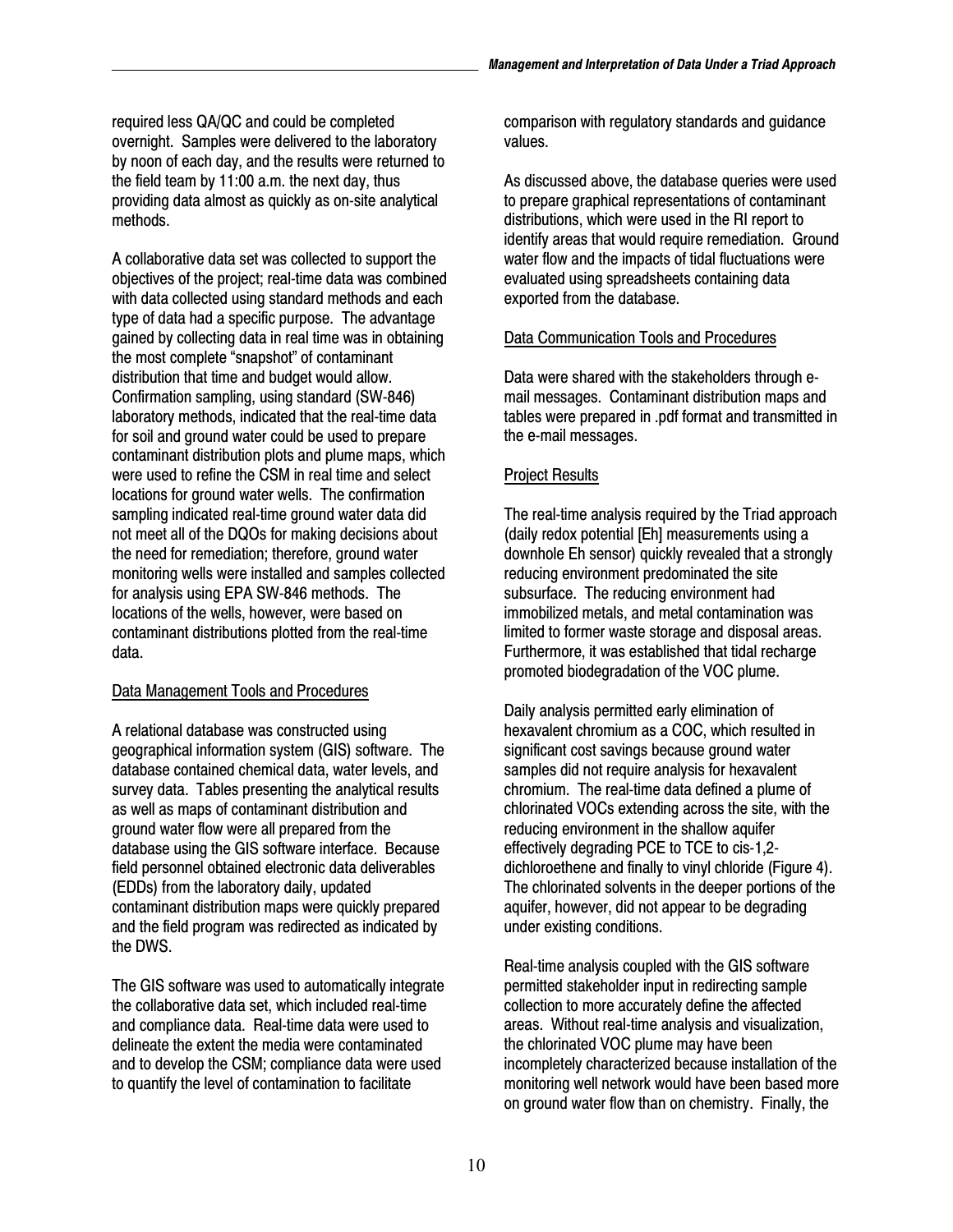

 **Figure 4: Vinyl Chloride contaminant distribution map, Metal Etching site, Freeport, NY. For distribution maps and tables to all stakeholders via e-mail.** Source: Shkuda and others 2006 **rapid, economic results, an off-site laboratory returned analytical results by 11 AM the day after samples were taken. The project team utilized GIS software to visualize data and direct sampling efforts to accurately define affected areas. The team communicated the contaminant** 

identification of chlorinated VOCs as COCs allowed the timely delineation of a soil vapor plume and identified the potential for soil vapor intrusion.

## Points of Contact

Kevin Carpenter New York State Department of Environmental **Conservation** 625 Broadway Albany, NY 12233-7020 Telephone: (518) 402-9553 E-mail: kjcarpen@gw.dec.state.ny.us

E-mail: Greg.Shkuda@erm.com Gregory K. Shkuda, Ph.D. Environmental Resources Management, Inc. 520 Broad Hollow Road Melville, NY 11747 Telephone: (631) 756-8947

## **Example 3: "Legacy" UST Sites, South Dakota**

The South Dakota Petroleum Release Compensation Fund (PRCF) conducted a pilot program in the fall of 2004 to evaluate the effectiveness of the Triad

approach to expedite closure of "legacy" UST sites. Specifically, the PRCF wanted to evaluate whether the Triad approach could be used to reduce decision uncertainties associated with petroleum release sites on a real-time basis.

## Site Facts

- Five sites were chosen for the study, including three active gas stations, one closed gas station, and a railroad fueling site.
- The time since the petroleum releases had been first discovered on the sites ranged from 1 to 14 years.
- All the sites were considered "legacy" sites because, although the petroleum releases had been known about for years, none of the sites was moving toward regulatory closure.
- Three of the sites had been previously assessed at costs ranging from \$35,000 to \$103,000 (including field work and report preparation), but the results did little to reduce decision uncertainty.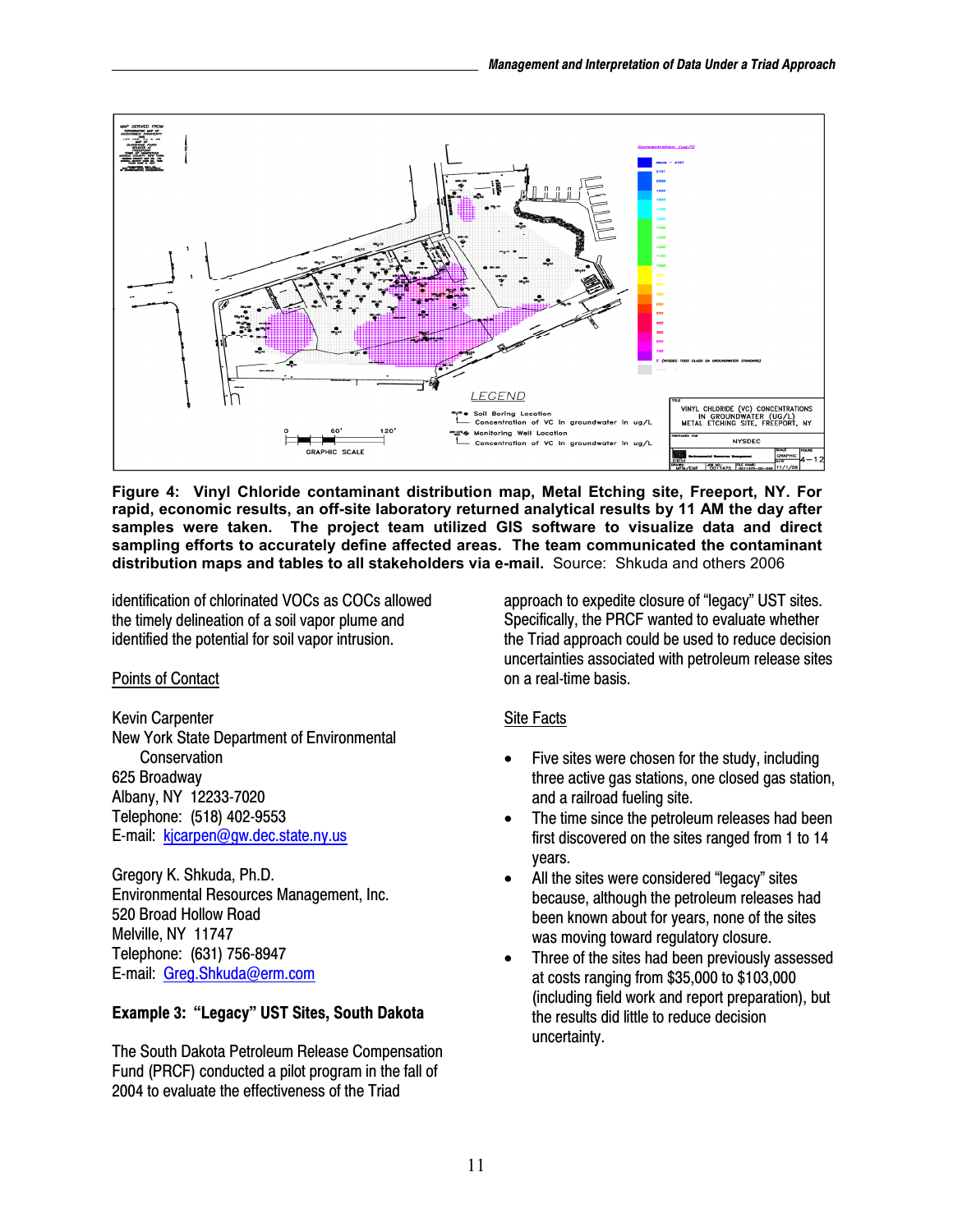COCs included benzene-toluene-ethylbenzenexylene (BTEX), methyl tert butyl ether (MTBE), diesel fuel, gasoline, ethylene dibromide (EDB), naphthalene, terephthalic acid (TPA), and total petroleum hydrocarbons (TPH).

The Triad pilot program sought to reduce decision uncertainty by increasing data density through the use of the MIP as the primary investigation tool. The MIP is a direct-sensing tool that enables investigators to obtain rapid, continuous profiles of subsurface characteristics and display logs of results in real time. These capabilities promote a fast, iterative investigation process that minimizes mobilizations and ideally can collapse multiple phases of assessment under a conventional approach into a single event. These events can generate huge amounts of data, and require a pre-plan to organize and utilize the data in real time. The PRCF estimates that a UST site assessment using a conventional approach would require 12 to 18 weeks from the time the samples were sent to an off-site lab to when stakeholders are notified additional information is needed (South Dakota PRCF, 2005). A primary goal of this pilot program was to shorten that time frame to a few days.

#### Legacy Data and Systematic Planning

A systematic planning meeting presided over by an independent facilitator was held before the beginning of the field program and was essential to the project's success. Existing assessment data were made available to all stakeholders at the meeting, along with three-dimensional models of each site's subsurface geology and chemistry. This process provided all stakeholders with a single representation of the preliminary CSM of existing conditions to promote a common understanding at the outset of the problems to be solved. The stakeholders were able to establish objectives and ground rules (such as the required participation of all project team members at the site every day) and to develop a generic protocol for use at each site to obtain data. All data that were needed to comply with South Dakota Department of Environment and Natural Resources (DENR) Tier 1 petroleum release reporting requirements were acquired within 4 days per site.

#### Data Acquisition Tools and Procedures

Confirmation samples (including VOC contamination in both soil and ground water matrices because MIP sensors are not matrix-specific) were collected from all sites to establish the site-specific sensitivity of the MIP sensors to fuel hydrocarbons. The development of this collaborative data set mitigated regulatory concerns that decisions were being made based on data that had not been analyzed at a fixed laboratory.

Logs of sensor response were printed immediately after the MIP profile was conducted. In many cases, the log itself can be used to identify contaminated intervals and target depths for confirmation soil sample collection and to select locations and depths for subsequent borings. Direct-sensing methods are ideal for use in conjunction with a DWS and usually allow for new sample or boring locations to be selected in real time as the work progresses. The MIP borehole location was established on the site coordinate system within minutes after it was completed using GPS survey equipment.

#### Data Interpretation and Communication Tools and **Procedures**

The project team uploaded the MIP results and the GPS survey data to the vendor's proprietary data processing and contouring program twice daily to update the existing three-dimensional model of the site. On-site, three-dimensional renderings of the geologic structure and the plume extents (Figure 5) allowed the project team to identify data gaps immediately and fill them before the team demobilized from the site.

Each morning, results from the previous day were evaluated by team members and compared to project objectives. These results were also uploaded to a project Web site daily. The Web site allowed project team members who could not be present in the field to fully participate in the ongoing evaluation of data. The quick data turnaround time enabled the project team to follow through on one of the ground rules established from the start of the project – that all parties be satisfied that the objectives were met before the team demobilized from the site.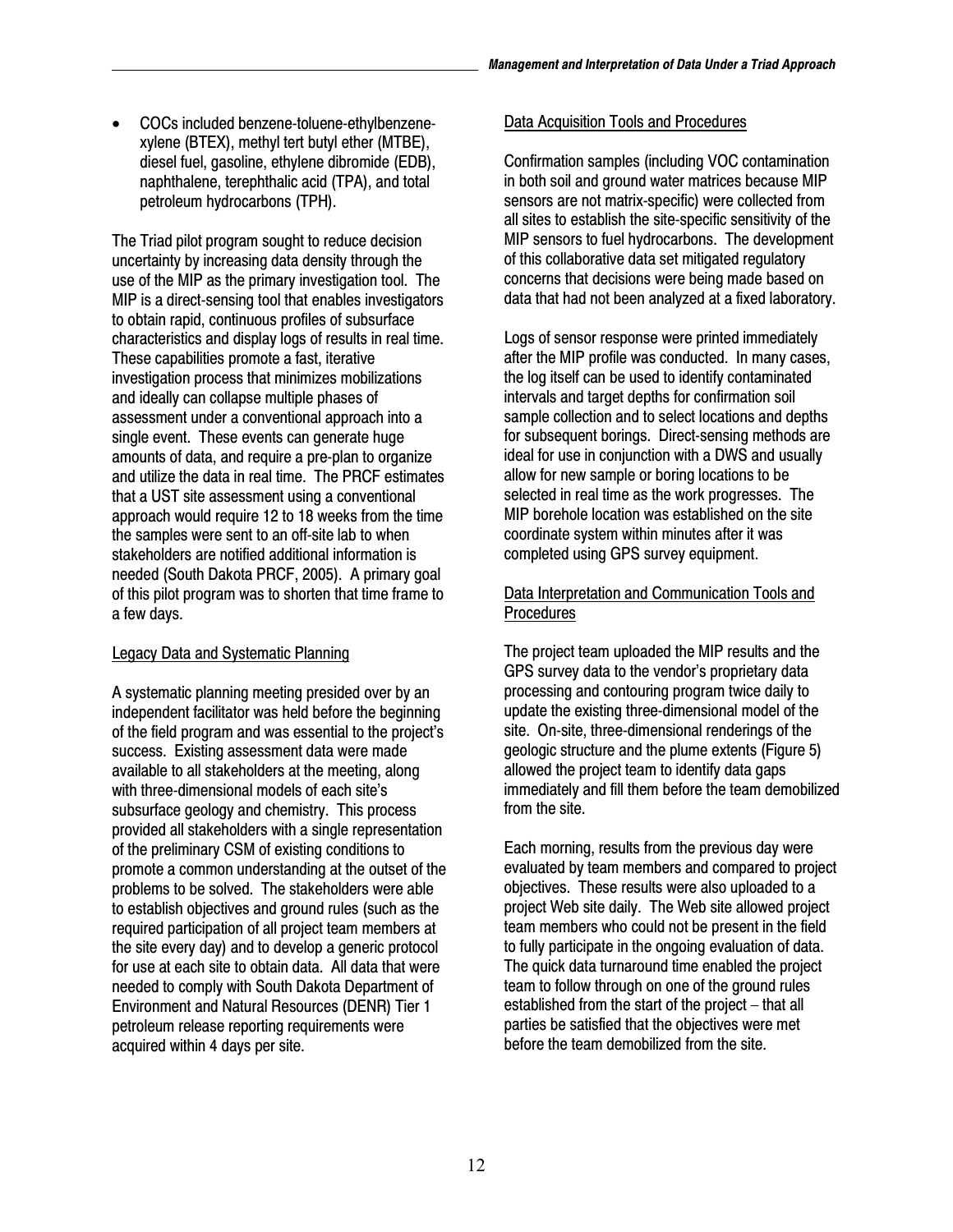

 **Figure 5. Example of a rendering of petroleum sample next.** Source: PRCF 2005 **plumes and high conductivity values, for the South Dakota UST Sites. The Project team fed newly-acquired data into a 3-D visualization program in order to make decisions about where** 

### Project Results

Throughout the course of the project, 133 borings were advanced, generating almost 350,000 MIP data points. In contrast, only about 1,400 data points would have been generated if conventional drilling methods had been used at the same number of boreholes (assuming one PID reading for every 2.5 feet of core and one discrete sample per borehole). The greater data density not only reduced the potential for data gaps, but three previously unknown USTs were found during the project. All three USTs were believed to have contributed to the plumes, and have been removed.

Stakeholders met after the assessment to select the next course of action. Additional corrective action is planned for two of the sites, consisting of monitored natural attenuation, and it is expected that another site will be eligible for a no further action (NFA) determination.

The possible NFA determination at one site highlights the value of increased data density and the benefits of continuous evolution of the CSM. The ground water plume was believed to be located within a source water protection zone and therefore needed to meet EPA maximum contaminant levels (MCL). High-density geologic delineation using the soil conductivity probe revealed that the plume lay within a geologic unit that was not hydraulically connected to

the aquifer. Thus, MCLs did not apply; depending on the results of a soil vapor survey, the site may be closed with an NFA determination.

The costs of the Triad investigations at the two sites that had not been previously investigated were \$25,000 and \$32,000. The costs of the Triad investigation are difficult to compare with the conventional investigations at the other three sites because the Triad investigations built on knowledge gained from the conventional assessments. However, the conventional assessments left the investigators with uncertainty regarding the CSM, while the Triad assessments tended to remove those uncertainties. More information about the costs and results of all five assessments can be obtained from the Triad profile for this site (Triad Resource Center 2006).

# Points of Contact

Dennis Rounds South Dakota PCRF 445 East Capitol Avenue Pierre, SD 57501 Telephone: (605) 773-3769 E-mail: [dennis.rounds@state.sd.us](mailto:dennis.rounds@state.sd.us) 

John Sohl Columbia Technologies, LLC 1448 South Rolling Road Baltimore, MD 21227 Telephone: (410) 536-9911 Web: <http://www.columbiadata.com>

# **SOURCES OF ADDITIONAL INFORMATION**

The Triad approach is gaining ever greater acceptance by EPA and other federal and state agencies, as well as professional and industrial organizations. Communities and project teams interested in implementing the Triad approach are encouraged to contact the BTSC for more information and for successful examples of Triad applications. More detailed information about data management and interpretation and on the Triad approach is available in the Brownfields Technology Primer Series document titled "Using the Triad Approach to Streamline Brownfields Site Assessment and Cleanup," which is available at [http://www.brownfieldstsc.org.](http://www.brownfieldstsc.org)